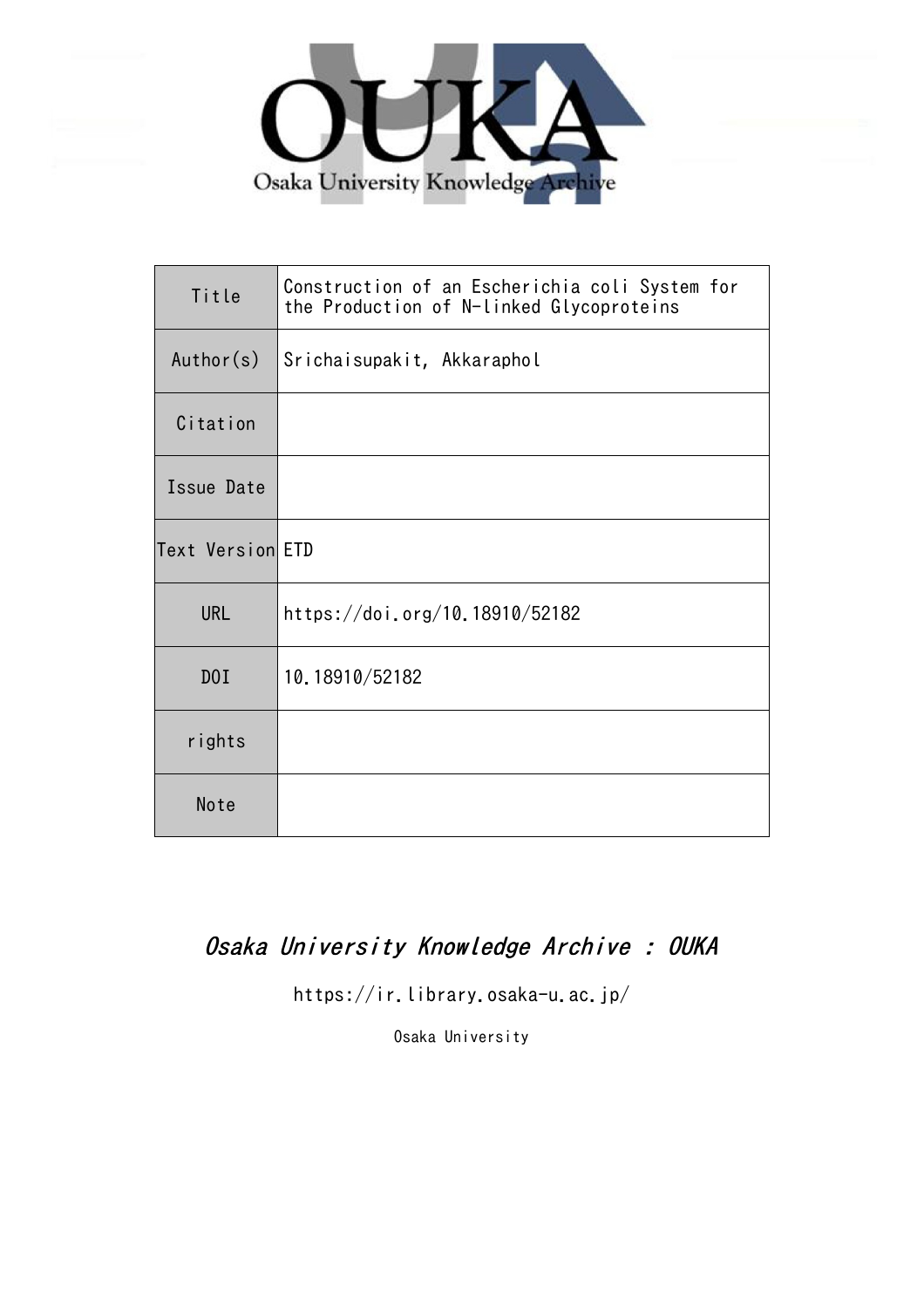# 論 文 内 容 の 要 旨

|      | (SRICHAISUPAKIT AKKARAPHOL)                                                                            |  |  |  |  |  |
|------|--------------------------------------------------------------------------------------------------------|--|--|--|--|--|
| 論文題名 | Construction of an <i>Escherichia coli</i> System for the Production of <i>N</i> -linked Glycoproteins |  |  |  |  |  |
|      | 大腸菌を用いたN-結合型糖鎖付加型糖タンパク質生産系の構築                                                                          |  |  |  |  |  |

論文内容の要旨

#### **Chapter 1: Introduction**

Asparagine-linked (*N*-linked) protein glycosylation is an abundant protein post-translational modification mechanism by adding sugar moiety (generally described as glycan) onto designated amino acid sequence on the nascent polypeptide chain. Glycan structure varies, depend on corresponding hosts. This process is sophisticated; yet shares common mechanisms amongst eukaryotes and available throughout domains of life. Eukaryotic *N*-glycosylation was elucidated to possess variety of glycosyl linkages, glycan branching and complex structures. Numerous implications of protein *N*-glycosylation are such as for protein folding, oligomerization, structural stability, cellular trafficking, secretion, protease protection and cell-to-cell adhesion. In eukaryotes, early stage of *N*-glycosylation includes the synthesis of lipid-linked oligosaccharide (LLO) donor Glc<sub>3</sub>Man<sub>9</sub>GlcNAc<sub>2</sub>-PP-Dol (Glc, glucose; Man, mannose; GlcNAc, *N*-acetylglucosamine; Dol, dolichol) by dolichol pathway consisted of various glycosyltransferases (GTases). Oligosaccharyltransferase (OST) complex transfers oligosaccharide moiety from LLO onto N-X-S/T sites of nascent polypeptide chain. Moreover, *N*-glycosylation could be observed in archaeal organisms and bacteria. *Campylobacter jejuni* is a Gram-negative and pathogenic bacterium whose *N*-glycosylation pathway was most extensively studied. Previously, the protein glycosylation (*pgl*) operon of *C. jejuni* NCTC 81116 (Wacker et al., 2002) could be functionally transferred into *Escherichia coli*. Using advantages of the transferred *pgl* operon along with native components of *E. coli*, glycoengineering of glycosylation pathway, by introduction of corresponding GTases, could be performed. By this manner, a novel glycan structure could be synthesized in *E. coli*.

#### **Chapter 2: Cloning and Characterization of Protein Glycosylation Operon from** *Campylobacter jejuni* **JCM 2013**

*C. jejuni* JCM 2013 is available in the Japan Collection of Microorganisms (JCM), but there has been no report focusing on its protein *N*-glycosylation. In this study, identification of the *C. jejuni* JCM 2013 *pgl* operon was performed. CmeA protein from *C. jejuni* was chosen as a glycan acceptor protein in this work. To assess the function of the cloned *pgl* operon, it was co-expressed with CmeA, which possesses 2 prokaryotic *N*-glycosylation sites (D/E-X1-N-X2-S/T), in the constructed *E. coli*  BL21 *AwaaL* mutant. Protein expression was successful, putative protein glycosylation activity was observed using immuno- and soybean agglutinin lectin-blotting. The detailed glycan structure was analyzed by mass spectrometry (MS) and the fluorophore-labeling method. Operon minimization and induction conditions were studied. Furthermore, maltose binding protein (MBP) and DsbA were C-terminally fused with synthetic glycosylation sequon and expressed as alternative glycan acceptor proteins. In brief, protein glycosylation of *pgl* operon resulted in glycan structure (Hex)-aGalNAc<sub>5</sub>-GlcNAc, where protein glycosylation was observed on native glycosylation site of CmeA and on synthetic acceptor sites on MBP and DsbA.

#### **Chapter 3: Biosynthesis of an Initial-Stage Eukaryotic** *N***-Glycan and its Protein Glycosylation in** *E. coli*

To prove the principle of glycoengineering in *E. coli*, Man<sub>3</sub>GlcNAc<sub>2</sub> was chosen as the desired structure to be synthesized. Because it is the smallest branched glycan unit observed in eukaryotes, and could accommodate further modifications to obtain complex-type or hybrid-type glycans. Furthermore, Man<sub>3</sub>GlcNAc<sub>2</sub> structure was tested and found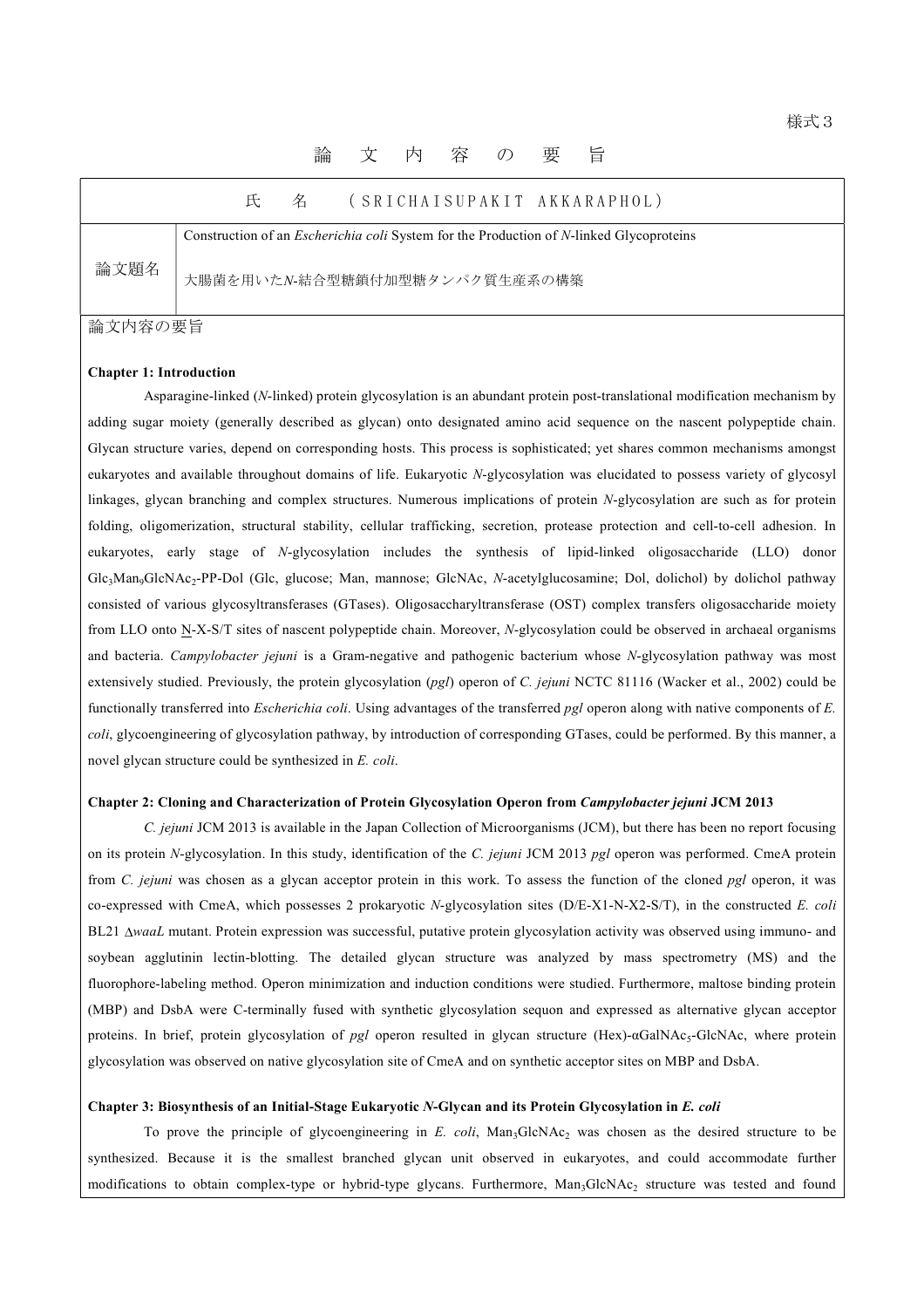minimally required for clinical efficacy in delivering of therapeutic glycoprotein  $\beta$ -glucocerebrosidase. Some GTases from Saccharomyces cerevisiae were shown to be solubly expressed in *E. coli* with in vitro activity. Therefore, *S. cerevisia*e was chosen as a source of GTase genes. To synthesize Man<sub>3</sub>GlcNAc<sub>2</sub> in *E. coli*, Alg13, Alg14, Alg1 and Alg2 are required. The *E. coli* endogenous lipid-glycosyltransferase WecA helps establish the GlcNAc-PP-Und, which is required for subsequent catalytic steps of GTases listed above. Finally, PglB derived from *C. jejuni* JCM 2013, identified in Chapter 2, was used as OST. The glycan acceptor protein was the MBP-GT carrying synthetic prokaryotic glycosylation motif recognized by PglB. This system was transferred into constructed *E. coli* BL21  $\Delta$ *waaL*  $\Delta$ *gmd* mutant, where GDP-Man can be accumulated as a substrate of mannosyltransferases Alg1 and Alg2. Protein expression and the LLO biosynthesis in the constructed system was analyzed by immuno-blotting and HPLC, respectively. Structure of glycan released from MBP-GT was identified. Finally, glycosylation of Man<sub>3</sub>GlcNAc<sub>2</sub> synthesized from the constructed pathway was observed on glycosylation motif of MBP-GT by MS analysis.

#### **Chapter 4: General Conclusions and Perspectives**

 First, pgl operon of *C. jejuni* JCM 2013 was reconstituted in the engineered E. coli, resulted in functional prokaryotic *N*-glycosylation. Secondly, "Proof of Principle" was conducted that the early-stage eukaryotic *N*-glycan structure could be synthesized, and found glycosylated onto model protein in *E. coli*. For future application, design and engineering of glycan structure and protein secretion pathway will need to be determined. Following the Man<sub>3</sub>GlcNAc<sub>2</sub> core structure, complex glycan structure could be synthesized by integration to the constructed system of eukaryote- or human-derived GTases. The culmination of this particular biotechnology research area will be the *E. coli*-synthesis of eukaryotic glycoproteins in high yield, and the engineering of *N*-glycan structures for applications of benefit to humans.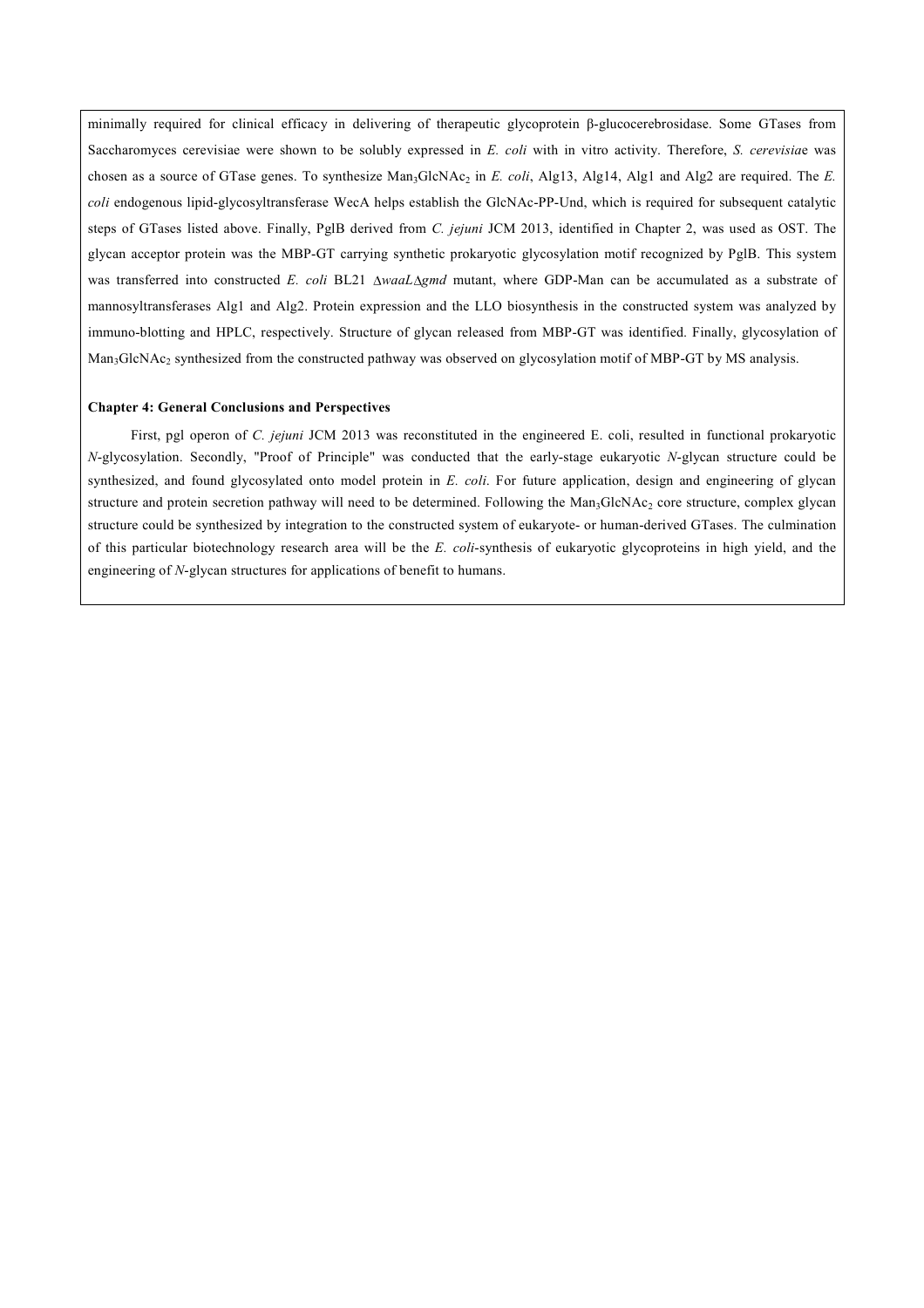| ( SRICHAISUPAKIT AKKARAPHOL)<br>氏<br>名 |        |     |           |  |  |
|----------------------------------------|--------|-----|-----------|--|--|
|                                        |        | (職) | 氏<br>名    |  |  |
| 論文審査担当者                                | 主査     | 教授  | 藤山<br>和仁  |  |  |
|                                        | 副查     | 教授  | 俊哉<br>村中  |  |  |
|                                        | 副查     | 教授  | 渡邊<br>肇   |  |  |
|                                        | 副查     | 教授  | 原島<br>俊   |  |  |
|                                        | 副查     | 教授  | 大竹<br>久夫  |  |  |
|                                        | 副查     | 教授  | 福井<br>希一  |  |  |
|                                        | 副查     | 教授  | 紀ノ岡<br>正博 |  |  |
|                                        | 副查     | 教授  | 福崎<br>英一郎 |  |  |
|                                        | 副查     | 教授  | 茂則<br>金谷  |  |  |
|                                        | 副<br>査 | 教授  | 卓也<br>仁平  |  |  |

論文審査の結果の要旨及び担当者

### 論文審査の結果の要旨

本論文では元来糖鎖付加機能を有していない大腸菌において、糖鎖付加に必要な糖転移酵素および糖ヌクレ オチド合成酵素を異種発現させ、原核生物型および真核生物型の <sup>N</sup>-結合型糖鎖が付加した糖タンパク質生産系を 構築したものである。

第一章では、本研究の背景及び目的について説明している。N-結合型糖鎖付加は真核生物における主要なタ ンパク質の翻訳後修飾の一つであるが、近年、Campyrobacter 等の原核生物においても、N-結合型糖鎖付加機構を 有することが報告されてきていることを述べている。次に、真核生物及び原核生物における <sup>N</sup>-結合型糖鎖構造お よびその生合成機構、さらに各生物間で最終的な糖鎖構造が大きく異なっていることを示している。真核生物お よび原核生物において、N-結合型糖鎖生合成は脂質キャリアー上で糖脂質として成熟型糖鎖ブロックが合成され、 オリゴ糖転移酵素によりポリペプチド鎖にその糖鎖ブロックが転移し、糖ペプチド(糖タンパク質)が合成され る。特に、医療用糖タンパク質において <sup>N</sup>-結合型糖鎖構造はその生理活性等に大きく寄与することが知られてい る。そこで、元来糖鎖付加機構を持たない大腸菌に、真核生物型および Campyrobacter 型の M結合型糖鎖付加機 構を導入することにより、真核生物型糖鎖を有する糖タンパク質生産系を構築することは非常に有用であること に触れ、本研究の目的を述べている。

第二章では C. jejuni JCM 2013 株より原核生物型のタンパク質糖鎖付加オペロンをクローニングし、大腸菌 にて異種発現を行い、その機能を調べた。塩基配列解析の結果、クローン化した本オペロンは種々の推定糖転移 酵素および推定糖転移酵素の基質合成系に関与するタンパク質をコードしていることが明らかとなった。次に、 本オペロンの糖鎖転移能を解析するために、2つの推定原核生物型糖鎖付加部位 (D/E-X<sub>1</sub>-N-X<sub>2</sub>-S/T) を有する C. jejuni 由来糖タンパク質である CmeA タンパク質を糖鎖アクセプタータンパク質として用いることとした。CmeA タンパク質を本オペロンと共発現させ、ウエスタンブロット解析を行ったところ、糖鎖付加を示す移動度の低い バンドが検出された。さらに、レクチンブロット解析により、GalNAc 残基が含まれていることが明らかとなった。 次いで、CmeA タンパク質を精製し、ヒドラジン分解-PA 化法により蛍光標識化糖鎖を調製し、HPLC および質量分 析により糖鎖部分の構造解析を行ったところ、Hex 分岐を有する C. jejuni 型のα-GalNAc<sub>2</sub>-(Hex-)HexNAc<sub>4</sub>糖鎖が 付加していることが明らかとなり、クローン化したオペロンは C. jejuni 型糖鎖付加能を有することが示した。 続いて、大腸菌における C. jejuni 型糖鎖付加に必要な最小単位のオペロン構造を調査するため、複数の遺伝子 を削った欠損型オペロンを構築し、モデル糖タンパク質と共発現させ、糖鎖構造解析を行った。その結果、大腸